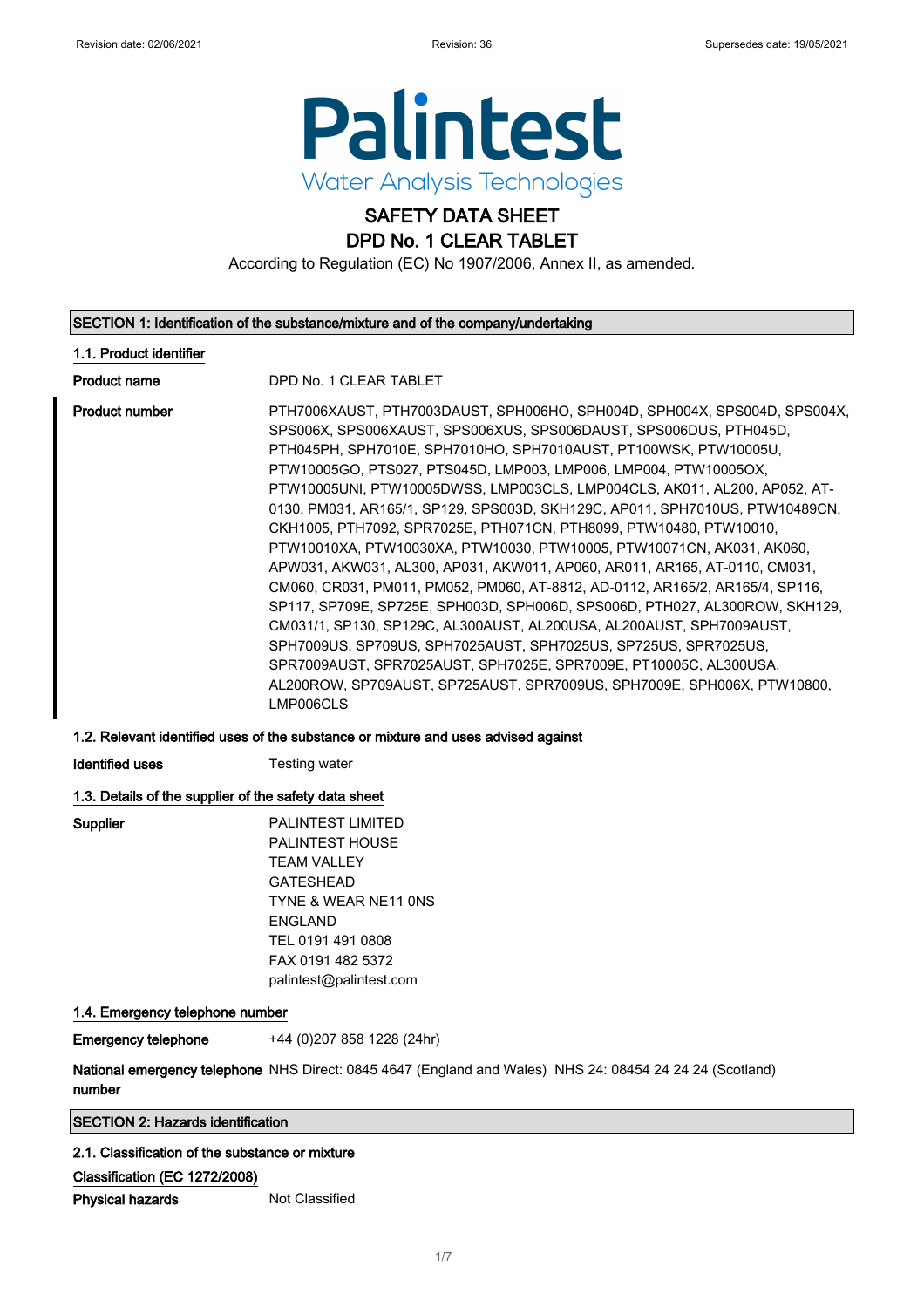| <b>Health hazards</b>                                                                                                                                                                                                                                                          | Not Classified           |                                                      |
|--------------------------------------------------------------------------------------------------------------------------------------------------------------------------------------------------------------------------------------------------------------------------------|--------------------------|------------------------------------------------------|
| <b>Environmental hazards</b>                                                                                                                                                                                                                                                   | Not Classified           |                                                      |
| 2.2. Label elements                                                                                                                                                                                                                                                            |                          |                                                      |
| <b>Hazard statements</b>                                                                                                                                                                                                                                                       | <b>NC Not Classified</b> |                                                      |
| 2.3. Other hazards                                                                                                                                                                                                                                                             |                          |                                                      |
| As supplied, the material does not present a health hazard.                                                                                                                                                                                                                    |                          |                                                      |
| SECTION 3: Composition/information on ingredients                                                                                                                                                                                                                              |                          |                                                      |
| 3.2. Mixtures                                                                                                                                                                                                                                                                  |                          |                                                      |
| <b>ADIPIC ACID</b>                                                                                                                                                                                                                                                             |                          | < 5.5%                                               |
| CAS number: 124-04-9                                                                                                                                                                                                                                                           | EC number: 204-673-3     | REACH registration number: 01-<br>2119457561-38-XXXX |
| Classification<br>Eye Irrit. 2 - H319                                                                                                                                                                                                                                          |                          |                                                      |
| ETHYLENEDIAMINETETRAACETIC ACID DI SODIUM<br><b>SALT DIHYDRATE</b>                                                                                                                                                                                                             |                          | $3 - 5%$                                             |
| CAS number: 6381-92-6                                                                                                                                                                                                                                                          | EC number: 613-386-6     | REACH registration number: 01-<br>2119486775-20-XXXX |
| Classification<br><b>Acute Tox. 4 - H302</b><br><b>Acute Tox. 4 - H312</b><br>Acute Tox. 4 - H332<br>Skin Irrit. 2 - H315<br>Eye Irrit. 2 - H319<br>STOT SE 3 - H335<br>Aquatic Chronic 3 - H412                                                                               |                          |                                                      |
| <b>DIBORON TRIOXIDE</b>                                                                                                                                                                                                                                                        |                          | $3.1%$                                               |
| CAS number: 1303-86-2                                                                                                                                                                                                                                                          | EC number: 215-125-8     | REACH registration number: 01-<br>2119486655-24-XXXX |
| Substance of very high concern (SVHC). This product is/contains a substance that is included in REGULATION (EC) No<br>1907/2006 (REACH) ANNEX XVII - RESTRICTIONS ON THE MANUFACTURE, PLACING ON THE MARKET AND USE<br>OF CERTAIN DANGEROUS SUBSTANCES, MIXTURES AND ARTICLES. |                          |                                                      |
| Classification<br>Repr. 1B - H360FD                                                                                                                                                                                                                                            |                          |                                                      |
| N, N-DIETHYL-P-PHENYLENE DIAMINE SULFATE                                                                                                                                                                                                                                       |                          | < 2%                                                 |
| CAS number: 6283-63-2                                                                                                                                                                                                                                                          | EC number: 228-500-6     | REACH registration number: N/A                       |
| Classification<br>Acute Tox. 4 - H302                                                                                                                                                                                                                                          |                          |                                                      |

The Full Text for all R-Phrases and Hazard Statements are Displayed in Section 16.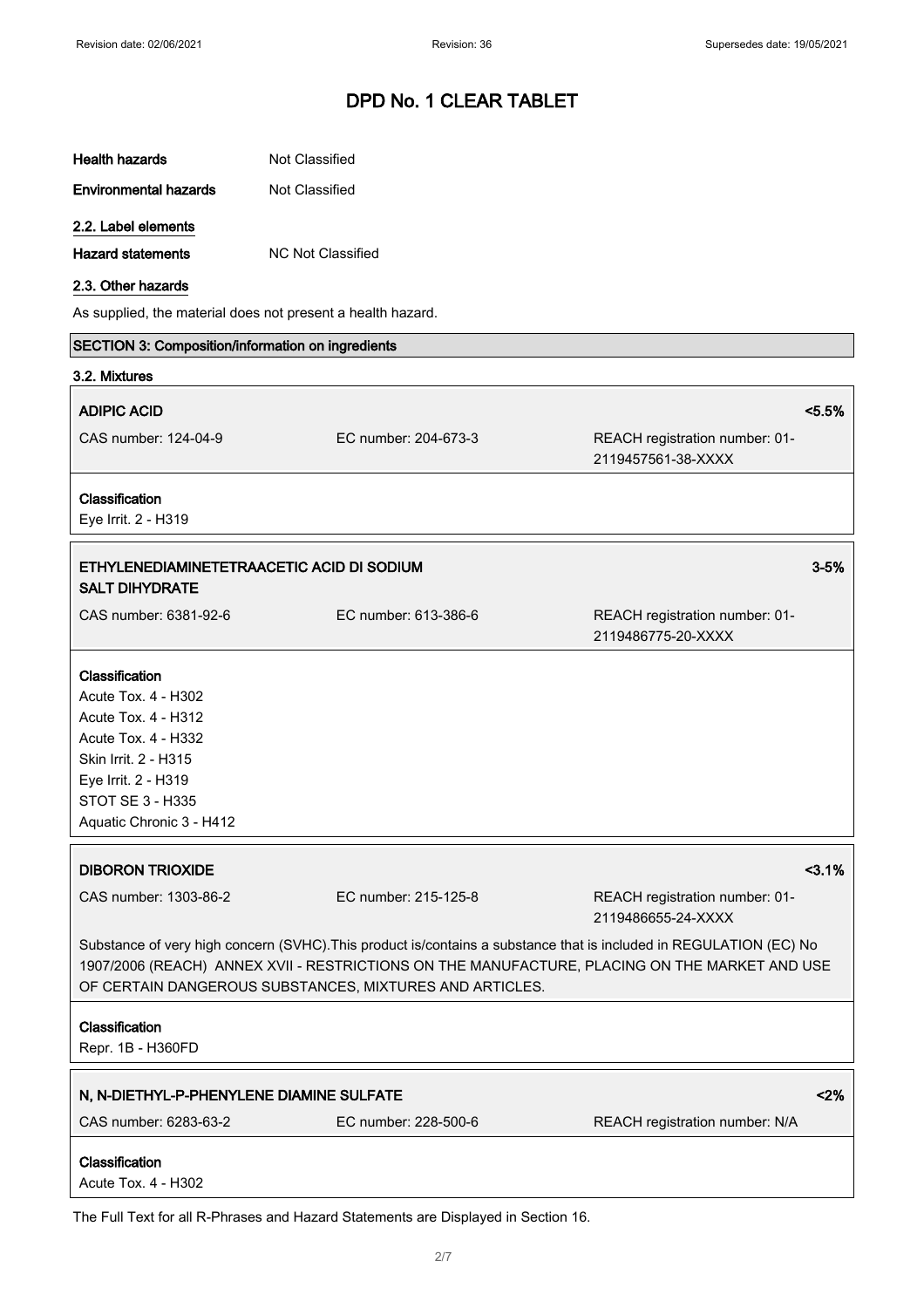| <b>Composition comments</b>                                | This product contains a substance that is a SVHC.                                                                      |
|------------------------------------------------------------|------------------------------------------------------------------------------------------------------------------------|
| <b>SECTION 4: First aid measures</b>                       |                                                                                                                        |
| 4.1. Description of first aid measures                     |                                                                                                                        |
| Inhalation                                                 | Unlikely route of exposure as the product does not contain volatile substances.                                        |
| Ingestion                                                  | Rinse mouth thoroughly with water. Get medical attention if any discomfort continues.                                  |
| <b>Skin contact</b>                                        | Wash skin thoroughly with soap and water. Get medical attention promptly if symptoms occur<br>after washing.           |
| Eye contact                                                | Remove any contact lenses and open eyelids wide apart. Rinse with water. Continue to rinse<br>for at least 15 minutes. |
|                                                            | 4.2. Most important symptoms and effects, both acute and delayed                                                       |
| Inhalation                                                 | No specific symptoms known.                                                                                            |
| Ingestion                                                  | No specific symptoms known.                                                                                            |
| Skin contact                                               | No specific symptoms known.                                                                                            |
| Eye contact                                                | No specific symptoms known.                                                                                            |
|                                                            | 4.3. Indication of any immediate medical attention and special treatment needed                                        |
| Notes for the doctor                                       | No specific recommendations.                                                                                           |
| <b>SECTION 5: Firefighting measures</b>                    |                                                                                                                        |
| 5.1. Extinguishing media                                   |                                                                                                                        |
| Suitable extinguishing media                               | Use fire-extinguishing media suitable for the surrounding fire.                                                        |
| 5.2. Special hazards arising from the substance or mixture |                                                                                                                        |
| <b>Hazardous combustion</b><br>products                    | No known hazardous decomposition products.                                                                             |
| 5.3. Advice for firefighters                               |                                                                                                                        |
| Protective actions during<br>firefighting                  | No specific firefighting precautions known.                                                                            |
| <b>SECTION 6: Accidental release measures</b>              |                                                                                                                        |
|                                                            | 6.1. Personal precautions, protective equipment and emergency procedures                                               |
| <b>Personal precautions</b>                                | Follow precautions for safe handling described in this safety data sheet.                                              |
| 6.2. Environmental precautions                             |                                                                                                                        |
| <b>Environmental precautions</b>                           | Not considered to be a significant hazard due to the small quantities used.                                            |
| 6.3. Methods and material for containment and cleaning up  |                                                                                                                        |
| Methods for cleaning up                                    | No specific clean-up procedure recommended.                                                                            |
| 6.4. Reference to other sections                           |                                                                                                                        |
| Reference to other sections                                | Wear protective clothing as described in Section 8 of this safety data sheet.                                          |
| <b>SECTION 7: Handling and storage</b>                     |                                                                                                                        |
| 7.1. Precautions for safe handling                         |                                                                                                                        |
| <b>Usage precautions</b>                                   | Good personal hygiene procedures should be implemented.                                                                |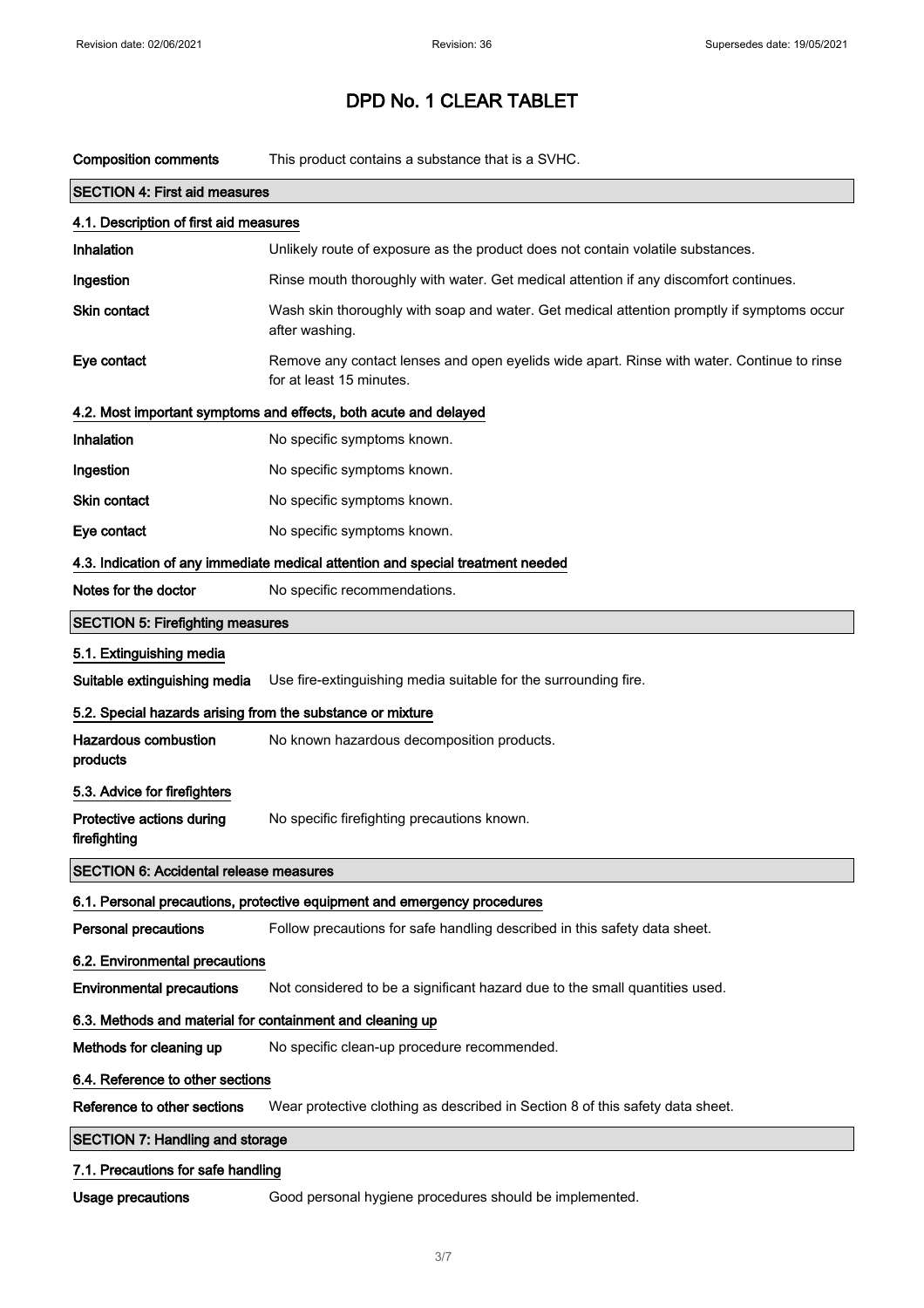## 7.2. Conditions for safe storage, including any incompatibilities

| Storage precautions | Keep only in the original container. Keep away from food, drink and animal feeding stuffs. |
|---------------------|--------------------------------------------------------------------------------------------|
|                     | Keep in a cool place. Keep container dry.                                                  |

## 7.3. Specific end use(s)

Specific end use(s) The identified uses for this product are detailed in Section 1.2.

## SECTION 8: Exposure controls/Personal protection

## 8.1. Control parameters

Occupational exposure limits DIBORON TRIOXIDE

Long-term exposure limit (8-hour TWA): WEL 10 mg/m<sup>3</sup> Short-term exposure limit (15-minute): WEL 20 mg/m<sup>3</sup> WEL = Workplace Exposure Limit.

## 8.2. Exposure controls

| Protective equipment                               |                                                                                                                                                                                                  |
|----------------------------------------------------|--------------------------------------------------------------------------------------------------------------------------------------------------------------------------------------------------|
|                                                    |                                                                                                                                                                                                  |
| Eye/face protection                                | Eyewear complying with an approved standard should be worn if a risk assessment indicates<br>eye contact is possible. The following protection should be worn: Chemical splash goggles.          |
| Hand protection                                    | No specific hand protection recommended. Chemical-resistant, impervious gloves complying<br>with an approved standard should be worn if a risk assessment indicates skin contact is<br>possible. |
| Hygiene measures                                   | No specific hygiene procedures recommended but good personal hygiene practices should<br>always be observed when working with chemical products.                                                 |
| <b>Respiratory protection</b>                      | No specific recommendations. Respiratory protection may be required if excessive airborne<br>contamination occurs.                                                                               |
| <b>SECTION 9: Physical and chemical properties</b> |                                                                                                                                                                                                  |

## 9.1. Information on basic physical and chemical properties

| Appearance                                  | Solid                                                               |
|---------------------------------------------|---------------------------------------------------------------------|
| Colour                                      | White.                                                              |
| Odour                                       | Odourless.                                                          |
| Solubility(ies)                             | Soluble in water.                                                   |
| 9.2. Other information                      |                                                                     |
| Other information                           | No data available.                                                  |
| <b>SECTION 10: Stability and reactivity</b> |                                                                     |
| 10.1. Reactivity                            |                                                                     |
| <b>Reactivity</b>                           | There are no known reactivity hazards associated with this product. |
| 10.2. Chemical stability                    |                                                                     |
| <b>Stability</b>                            | Stable under the prescribed storage conditions.                     |
| 10.3. Possibility of hazardous reactions    |                                                                     |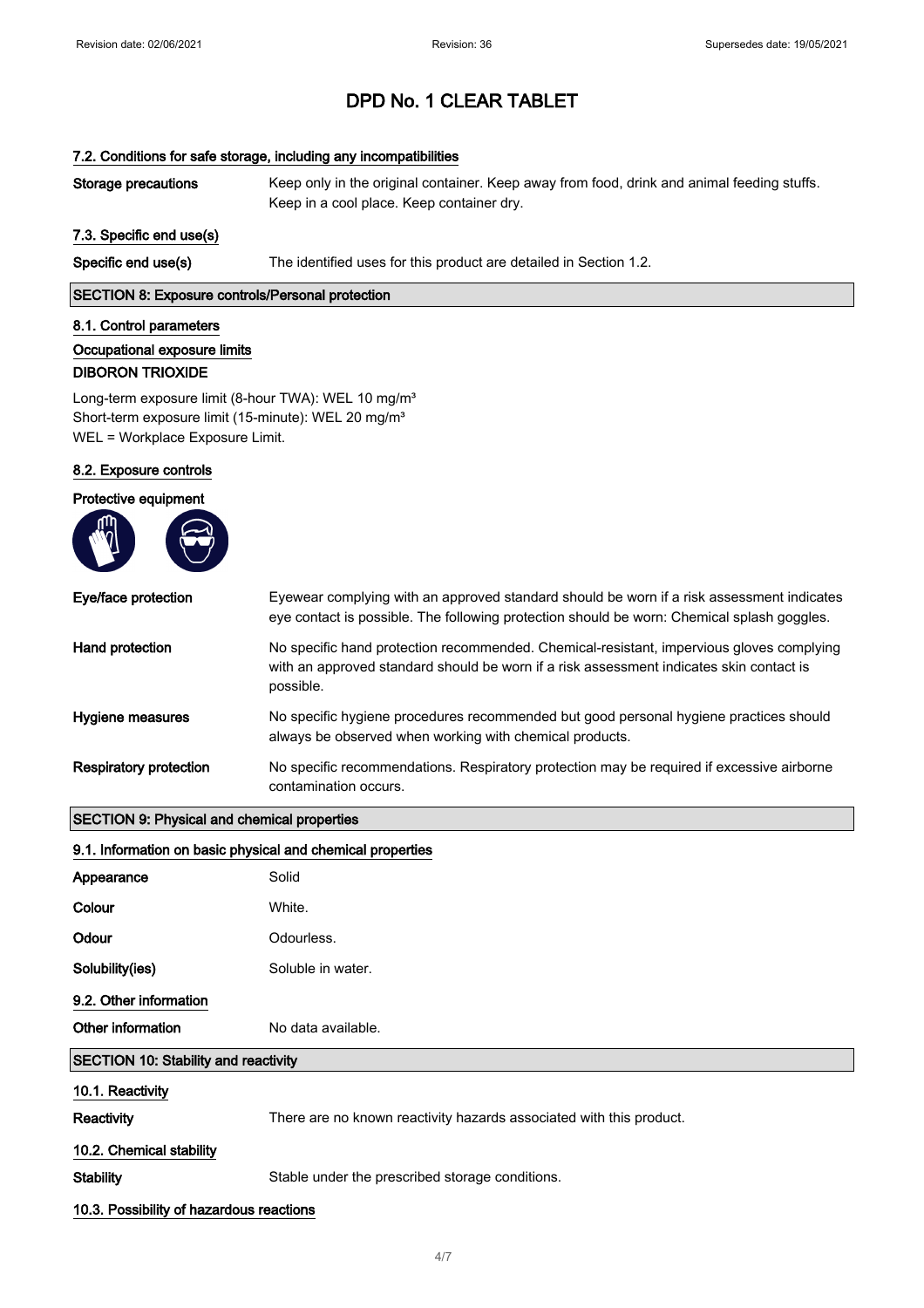| Possibility of hazardous<br>reactions                                       | No data available.                                                                                                                                              |
|-----------------------------------------------------------------------------|-----------------------------------------------------------------------------------------------------------------------------------------------------------------|
| 10.4. Conditions to avoid                                                   |                                                                                                                                                                 |
| <b>Conditions to avoid</b>                                                  | There are no known conditions that are likely to result in a hazardous situation.                                                                               |
| 10.5. Incompatible materials                                                |                                                                                                                                                                 |
| Materials to avoid                                                          | No specific material or group of materials is likely to react with the product to produce a<br>hazardous situation.                                             |
| 10.6. Hazardous decomposition products                                      |                                                                                                                                                                 |
| Hazardous decomposition<br>products                                         | No known hazardous decomposition products.                                                                                                                      |
| <b>SECTION 11: Toxicological information</b>                                |                                                                                                                                                                 |
| 11.1. Information on toxicological effects                                  |                                                                                                                                                                 |
| <b>Toxicological effects</b>                                                | No information available.                                                                                                                                       |
| Acute toxicity - oral<br>ATE oral (mg/kg)                                   | 8,227.03                                                                                                                                                        |
| Acute toxicity - dermal<br>ATE dermal (mg/kg)                               | 22,044.09                                                                                                                                                       |
| Acute toxicity - inhalation<br><b>ATE inhalation (dusts/mists)</b><br>mg/l) | 30.06                                                                                                                                                           |
|                                                                             |                                                                                                                                                                 |
| <b>SECTION 12: Ecological information</b>                                   |                                                                                                                                                                 |
| Ecotoxicity                                                                 | Not considered to be a significant hazard due to the small quantities used. However, large or<br>frequent spills may have hazardous effects on the environment. |
| 12.1. Toxicity                                                              |                                                                                                                                                                 |
| <b>Toxicity</b>                                                             | No data available.                                                                                                                                              |
| 12.2. Persistence and degradability                                         |                                                                                                                                                                 |
| Persistence and degradability No data available.                            |                                                                                                                                                                 |
| 12.3. Bioaccumulative potential                                             |                                                                                                                                                                 |
| <b>Bioaccumulative potential</b>                                            | No data available on bioaccumulation.                                                                                                                           |
| 12.4. Mobility in soil                                                      |                                                                                                                                                                 |
| <b>Mobility</b>                                                             | The product is soluble in water.                                                                                                                                |
| 12.5. Results of PBT and vPvB assessment                                    |                                                                                                                                                                 |
| Results of PBT and vPvB<br>assessment                                       | This substance is not classified as PBT or vPvB according to current EU criteria.                                                                               |
| 12.6. Other adverse effects                                                 |                                                                                                                                                                 |
| Other adverse effects                                                       | No data available.                                                                                                                                              |
| <b>SECTION 13: Disposal considerations</b>                                  |                                                                                                                                                                 |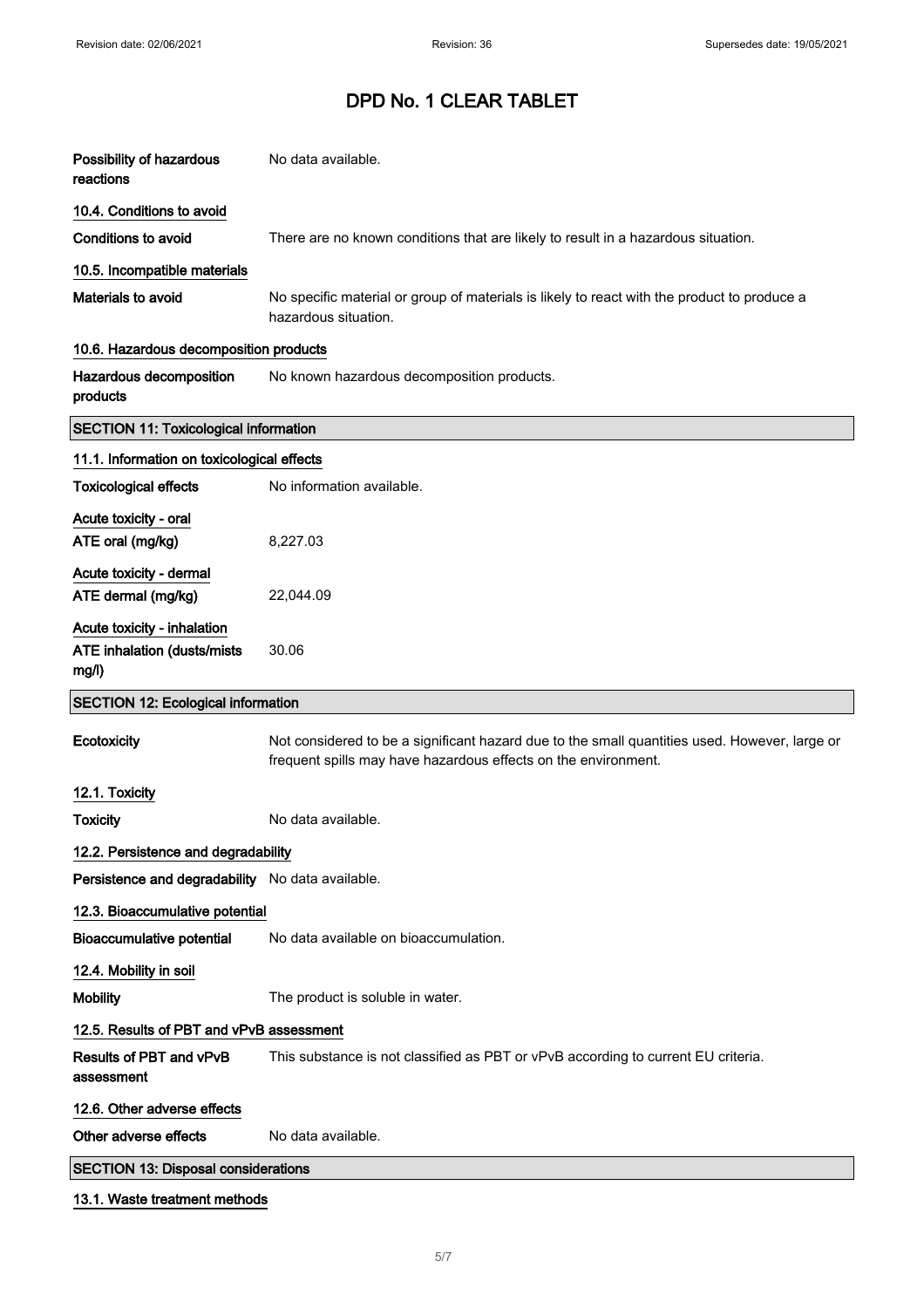Disposal methods No specific disposal method required.

## SECTION 14: Transport information

General The product is not covered by international regulations on the transport of dangerous goods (IMDG, IATA, ADR/RID).

## 14.1. UN number

Not applicable.

## 14.2. UN proper shipping name

Not applicable.

## 14.3. Transport hazard class(es)

No transport warning sign required.

## 14.4. Packing group

Not applicable.

## 14.5. Environmental hazards

Environmentally hazardous substance/marine pollutant No.

## 14.6. Special precautions for user

Not applicable.

## 14.7. Transport in bulk according to Annex II of MARPOL and the IBC Code

Transport in bulk according to Not applicable. Annex II of MARPOL 73/78 and the IBC Code

## SECTION 15: Regulatory information

## 15.1. Safety, health and environmental regulations/legislation specific for the substance or mixture

EU legislation Regulation (EC) No 1272/2008 of the European Parliament and of the Council of 16 December 2008 on classification, labelling and packaging of substances and mixtures (as amended).

## 15.2. Chemical safety assessment

No data available.

## SECTION 16: Other information

| <b>Revision comments</b> | NOTE: Lines within the margin indicate significant changes from the previous revision. |
|--------------------------|----------------------------------------------------------------------------------------|
| <b>Issued by</b>         | L. Morgan                                                                              |
| <b>Revision date</b>     | 02/06/2021                                                                             |
| <b>Revision</b>          | 36                                                                                     |
| Supersedes date          | 19/05/2021                                                                             |
| <b>SDS status</b>        | Approved.                                                                              |